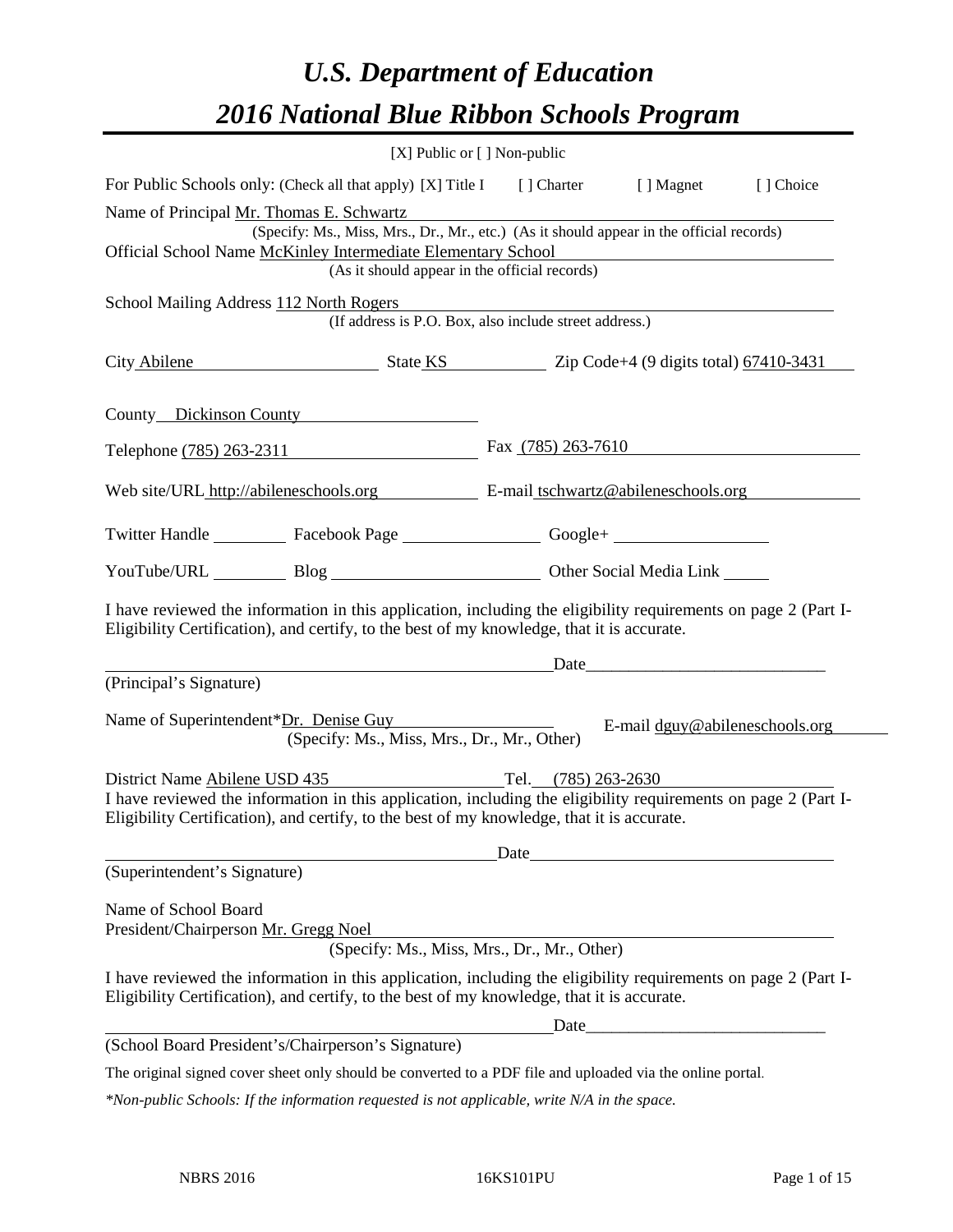The signatures on the first page of this application (cover page) certify that each of the statements below, concerning the school's eligibility and compliance with U.S. Department of Education and National Blue Ribbon Schools requirements, are true and correct.

- 1. The school configuration includes one or more of grades K-12. (Schools on the same campus with one principal, even a K-12 school, must apply as an entire school.)
- 2. The public school has met their state's accountability requirements (i.e., avoided sanctions) in participation, performance in reading (or English language arts) and mathematics, and other academic indicators (i.e., attendance rate and graduation rate) using the most recent accountability results available for the year prior to nomination.
- 3. To meet final eligibility, a public school must meet the state's accountability requirements (i.e., avoided sanctions) in participation, performance in reading (or English language arts) and mathematics, and other academic indicators (i.e., attendance rate and graduation rate) for the year in which they are nominated (2015-2016) and be certified by the state representative. Any status appeals must be resolved at least two weeks before the awards ceremony for the school to receive the award.
- 4. If the school includes grades 7 or higher, the school must have foreign language as a part of its curriculum.
- 5. The school has been in existence for five full years, that is, from at least September 2010 and each tested grade must have been part of the school for the past three years.
- 6. The nominated school has not received the National Blue Ribbon Schools award in the past five years: 2011, 2012, 2013, 2014, or 2015.
- 7. The nominated school has no history of testing irregularities, nor have charges of irregularities been brought against the school at the time of nomination. The U.S. Department of Education reserves the right to disqualify a school's application and/or rescind a school's award if irregularities are later discovered and proven by the state.
- 8. The nominated school or district is not refusing Office of Civil Rights (OCR) access to information necessary to investigate a civil rights complaint or to conduct a district-wide compliance review.
- 9. The OCR has not issued a violation letter of findings to the school district concluding that the nominated school or the district as a whole has violated one or more of the civil rights statutes. A violation letter of findings will not be considered outstanding if OCR has accepted a corrective action plan from the district to remedy the violation.
- 10. The U.S. Department of Justice does not have a pending suit alleging that the nominated school or the school district as a whole has violated one or more of the civil rights statutes or the Constitution's equal protection clause.
- 11. There are no findings of violations of the Individuals with Disabilities Education Act in a U.S. Department of Education monitoring report that apply to the school or school district in question; or if there are such findings, the state or district has corrected, or agreed to correct, the findings.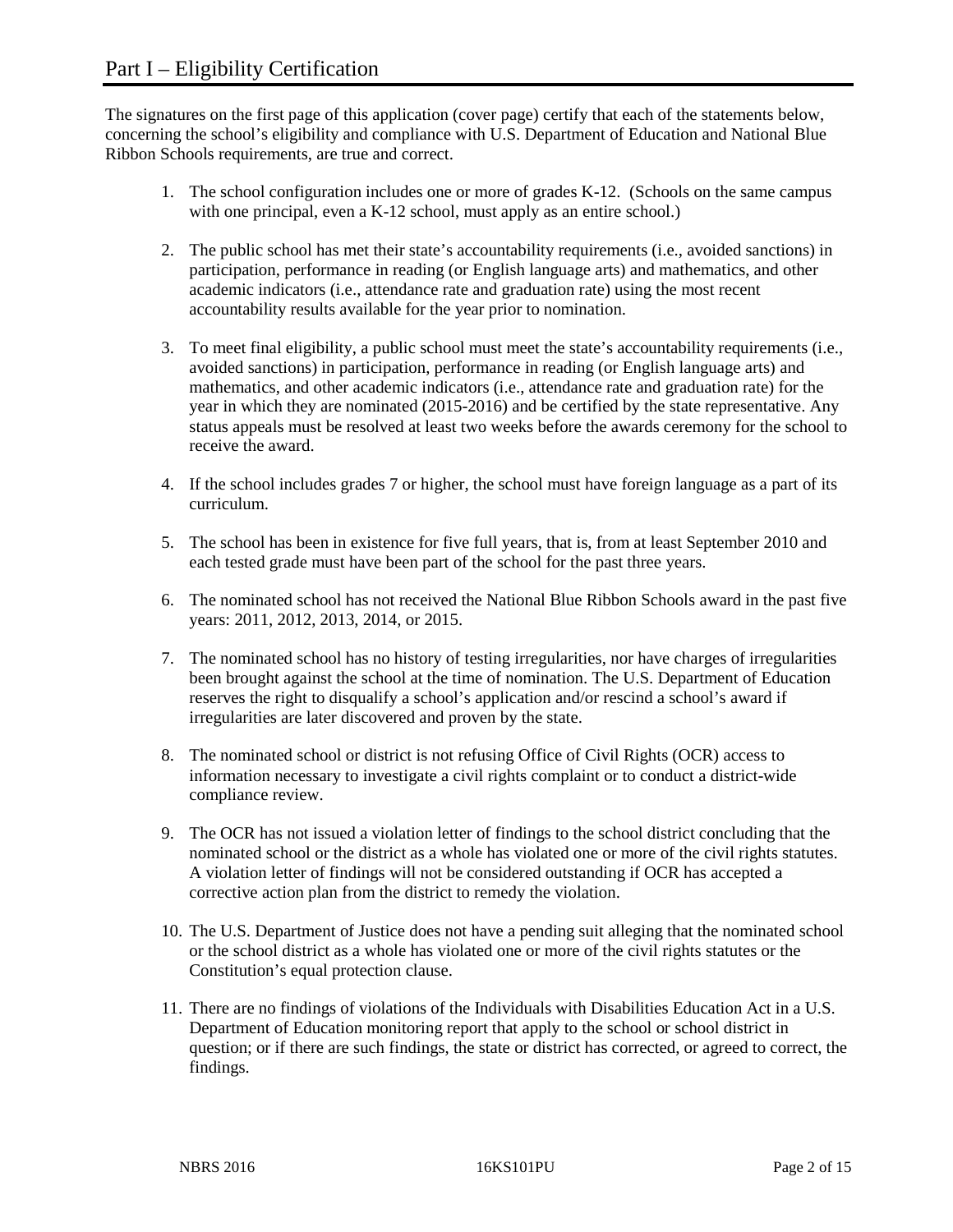#### **Data should be provided for the most recent school year (2015-2016) unless otherwise stated.**

#### **DISTRICT**

1. Number of schools in the district  $\frac{3}{2}$  Elementary schools (includes K-8) (per district designation): 1 Middle/Junior high schools 1 High schools 0 K-12 schools

5 TOTAL

**SCHOOL** (To be completed by all schools)

- 2. Category that best describes the area where the school is located:
	- [] Urban or large central city [ ] Suburban with characteristics typical of an urban area [ ] Suburban [X] Small city or town in a rural area [ ] Rural
- 3. Number of students as of October 1, 2015 enrolled at each grade level or its equivalent in applying school:

| Grade                           | # of         | # of Females | <b>Grade Total</b> |
|---------------------------------|--------------|--------------|--------------------|
|                                 | <b>Males</b> |              |                    |
| <b>PreK</b>                     | 0            | 0            | 0                  |
| $\mathbf K$                     | 0            | 0            | 0                  |
| 1                               | 0            | 0            | 0                  |
| $\boldsymbol{2}$                | 54           | 51           | 105                |
| 3                               | 54           | 47           | 101                |
| 4                               | 0            | 0            | $\theta$           |
| 5                               | 0            | 0            | 0                  |
| 6                               | 0            | 0            | 0                  |
| 7                               | 0            | 0            | 0                  |
| 8                               | 0            | 0            | 0                  |
| 9                               | 0            | 0            | $\mathbf{\Omega}$  |
| 10                              | 0            | 0            | 0                  |
| 11                              | 0            | 0            | 0                  |
| 12 or higher                    | 0            | 0            | 0                  |
| <b>Total</b><br><b>Students</b> | 108          | 98           | 206                |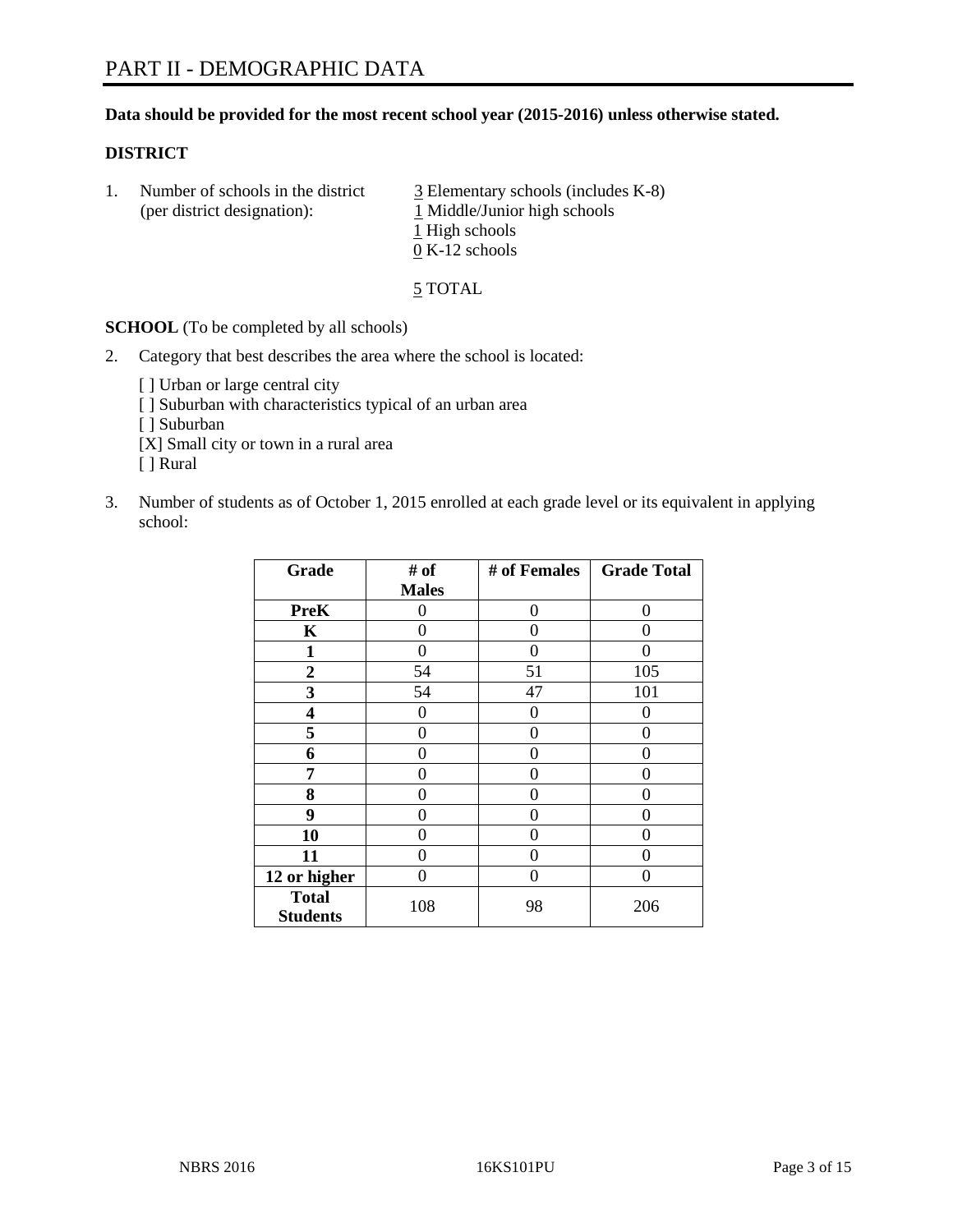the school: 1 % Asian

4. Racial/ethnic composition of  $\frac{2}{9}$ % American Indian or Alaska Native 2 % Black or African American 12 % Hispanic or Latino 0 % Native Hawaiian or Other Pacific Islander 80 % White 3 % Two or more races **100 % Total**

(Only these seven standard categories should be used to report the racial/ethnic composition of your school. The Final Guidance on Maintaining, Collecting, and Reporting Racial and Ethnic Data to the U.S. Department of Education published in the October 19, 2007 *Federal Register* provides definitions for each of the seven categories.)

5. Student turnover, or mobility rate, during the 2014 – 2015 school year: 13%

This rate should be calculated using the grid below. The answer to (6) is the mobility rate.

| <b>Steps For Determining Mobility Rate</b>         | Answer |  |
|----------------------------------------------------|--------|--|
| (1) Number of students who transferred to          |        |  |
| the school after October 1, 2014 until the         | 10     |  |
| end of the 2014-2015 school year                   |        |  |
| (2) Number of students who transferred             |        |  |
| <i>from</i> the school after October 1, 2014 until | 20     |  |
| the end of the 2014-2015 school year               |        |  |
| (3) Total of all transferred students [sum of      | 30     |  |
| rows $(1)$ and $(2)$ ]                             |        |  |
| (4) Total number of students in the school as      | 236    |  |
| of October 1, 2014                                 |        |  |
| $(5)$ Total transferred students in row $(3)$      | 0.127  |  |
| divided by total students in row (4)               |        |  |
| $(6)$ Amount in row $(5)$ multiplied by 100        | 13     |  |

6. English Language Learners (ELL) in the school:  $3\%$ 

6 Total number ELL

Specify each non-English language represented in the school (separate languages by commas): Spanish, German

- 7. Students eligible for free/reduced-priced meals: 64 % Total number students who qualify: 131
- 8. Students receiving special education services: 17 %

34 Total number of students served

Indicate below the number of students with disabilities according to conditions designated in the Individuals with Disabilities Education Act. Do not add additional conditions. It is possible that students may be classified in more than one condition.

| 1 Autism                  | 1 Orthopedic Impairment                 |
|---------------------------|-----------------------------------------|
| 0 Deafness                | 4 Other Health Impaired                 |
| 0 Deaf-Blindness          | 7 Specific Learning Disability          |
| 0 Emotional Disturbance   | 8 Speech or Language Impairment         |
| 0 Hearing Impairment      | 0 Traumatic Brain Injury                |
| 0 Mental Retardation      | 1 Visual Impairment Including Blindness |
| $1$ Multiple Disabilities | 16 Developmentally Delayed              |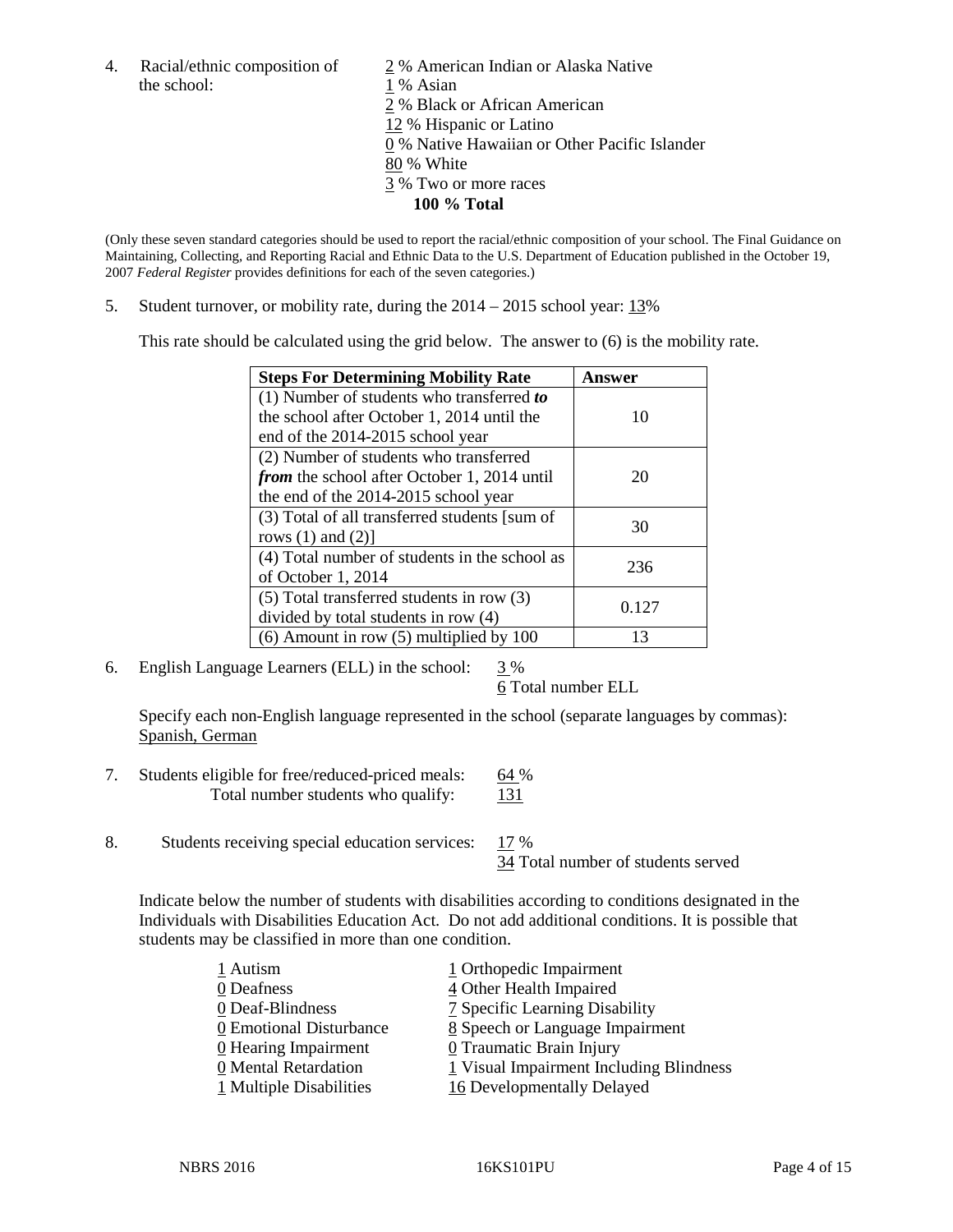- 9. Number of years the principal has been in her/his position at this school: 16
- 10. Use Full-Time Equivalents (FTEs), rounded to nearest whole numeral, to indicate the number of school staff in each of the categories below:

|                                       | <b>Number of Staff</b> |
|---------------------------------------|------------------------|
| Administrators                        |                        |
| Classroom teachers                    | 11                     |
| Resource teachers/specialists         |                        |
| e.g., reading, math, science, special |                        |
| education, enrichment, technology,    |                        |
| art, music, physical education, etc.  |                        |
| Paraprofessionals                     | 11                     |
| Student support personnel             |                        |
| e.g., guidance counselors, behavior   |                        |
| interventionists, mental/physical     |                        |
| health service providers,             | $\mathcal{D}$          |
| psychologists, family engagement      |                        |
| liaisons, career/college attainment   |                        |
| coaches, etc.                         |                        |

- 11. Average student-classroom teacher ratio, that is, the number of students in the school divided by the FTE of classroom teachers, e.g.,  $22:1$  19:1
- 12. Show daily student attendance rates. Only high schools need to supply yearly graduation rates.

| <b>Required Information</b> | 2014-2015 | 2013-2014 l | 2012-2013 | 2011-2012 | $2010 - 201$ |
|-----------------------------|-----------|-------------|-----------|-----------|--------------|
| Daily student attendance    | 96%       | 96%         | 95%       | 95%       | 95%          |
| High school graduation rate | 9%        | 0%          | 0%        | 9%        | 0%           |

#### 13. **For high schools only, that is, schools ending in grade 12 or higher.**

Show percentages to indicate the post-secondary status of students who graduated in Spring 2015.

| <b>Post-Secondary Status</b>                  |    |
|-----------------------------------------------|----|
| Graduating class size                         |    |
| Enrolled in a 4-year college or university    | 0% |
| Enrolled in a community college               | 0% |
| Enrolled in career/technical training program | 0% |
| Found employment                              | 0% |
| Joined the military or other public service   | 0% |
| Other                                         | 0/ |

14. Indicate whether your school has previously received a National Blue Ribbon Schools award. Yes No X

If yes, select the year in which your school received the award.

15. In a couple of sentences, provide the school's mission or vision statement.

To provide a safe environment with quality learning experiences to help all students become successful, respectful and responsible lifelong learners in a changing world.

16. **For public schools only**, if the school is a magnet, charter, or choice school, explain how students are chosen to attend.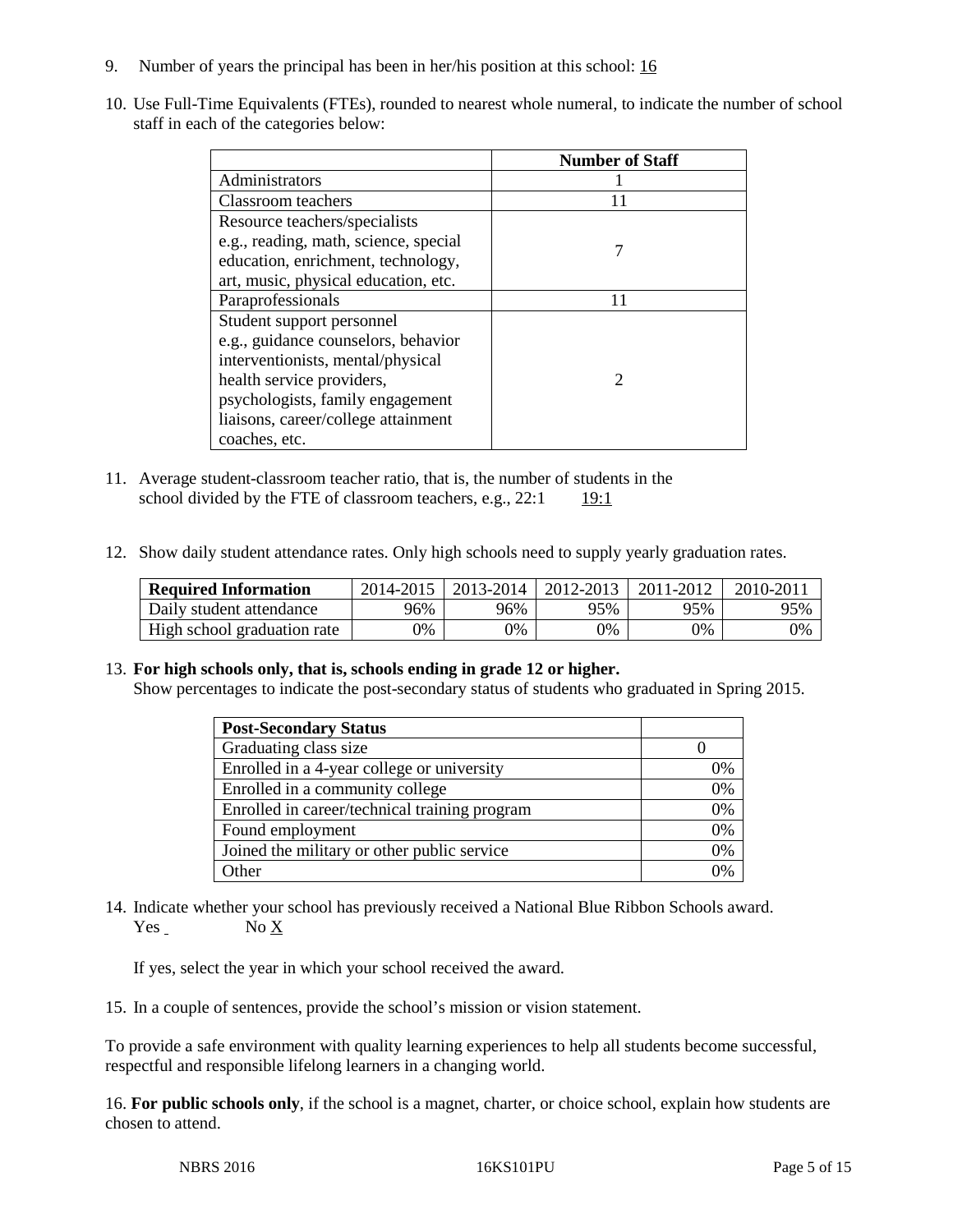# PART III – SUMMARY

Abilene is a rural community in the middle of Kansas with a population of 7,000 who farm and work in many of the agricultural related businesses in the community. Tourism and businesses that deal with the rich history of Abilene also provide jobs for many of the citizens. All of this history has shaped what we do in our school, and like Ike we are not afraid to stretch the boundaries by accepting challenges to open up new opportunities for our students in our district and at McKinley School.

McKinley Intermediate School is one of three elementary attendance centers in Abilene. In 1989 the Abilene School District went to attendance centers at the elementary level, to help even up the classroom size at all 3 schools, to integrate all Abilene students together before they reached the Middle School level, and to integrate Special needs students into each school building. There is a K-1, 2-3 (McKinley), 4-5, a middle school and high school which serve approximately 1550 students each year. At McKinley our student population is 64% free and reduced lunches, with 75% of our students at risk because of family, social economic or living conditions.

Abilene has made the Smithsonian list of top 20 towns of culture that you should visit. At the railhead end of the dusty old Chisholm Trail, a cultural oasis amid the farm fields and silos of central Kansas just south of Interstate 70, Abilene has a circa 1900 Carnegie Library, Great Plains Theater, staging professional productions from June to December, American Indian Art Center, and is the National Headquarters for Greyhound racing and the Greyhound museum. But its depth of character comes from Dwight D. Eisenhower, who spent his boyhood in Abilene, "The proudest thing I can claim is that I am from Abilene," Ike once said. So it's fitting that the town was selected as the site for his Presidential Library and Museum, enshrining Ike's grave and modest childhood home where the seeds of the 1950s American dream were planted. A Russell Stover's candy factory on the edge of Abilene helps to sweeten life in this small town.

We were one of three schools in Kansas which worked the last three years with Kathleen Lane and Kansas University to implement a new Comprehensive, Integrated, Three-Tiered model of prevention that includes academic support in reading and math (Cruise Time), behavior (Positive Behavior Interventions and Support, PBIS), and a social curriculum called ("Positive Action"). The 30 minute Tier II support time is called "Cruise Time" since the staff started out on this journey together to implement it for our students, and we want the students to see this as a time to take a trip to success.

There are specific expectations that staff and students follow in seven specific settings at the school. Parents receive a brochure explaining this system and the Expectation Matrix so that they and their child will know those expectations to help our school be a safe environment with quality learning experiences and personal support to help all students become successful, respectful and responsible lifelong learners.

The Three Expectations of McKinley students are: (1) Be Respectful, (2) Be Responsible, and Be Your Best Self. Banners, posters and signs are in all the rooms, hallways, bathrooms, to remind everyone of the expectations we have at McKinley.

Students and staff worked with Monte Selby (a nationally know song writer) on the 4th day of school to write a song ("Outrageous Respect") and then sang it together so we would have it to remind us of our commitment to making McKinley a great place to learn. This song is played every day to begin our school day, and our school pledge and Pledge of Allegiance is led by students every day over the intercom.

The PBIS system is a ticket system in which ALL staff participate by handing out behavior tickets to students who exhibit the expectations for the setting they are in. The staff give behavior specific praise to the student as they hand them the ticket so they are aware of the expectation that they have received the ticket for. The student is responsible for putting their name on the ticket, the expectation they met and the date they received it. They can put these tickets in classroom drawings, (teacher rewards) weekly whole school drawings for: a 3 Bee's T-Shirt; a behavior trophy, and six students at each grade level get to sit at the special lunch table with a friend. Besides the drawings they can purchase items from the behavior store with their tickets.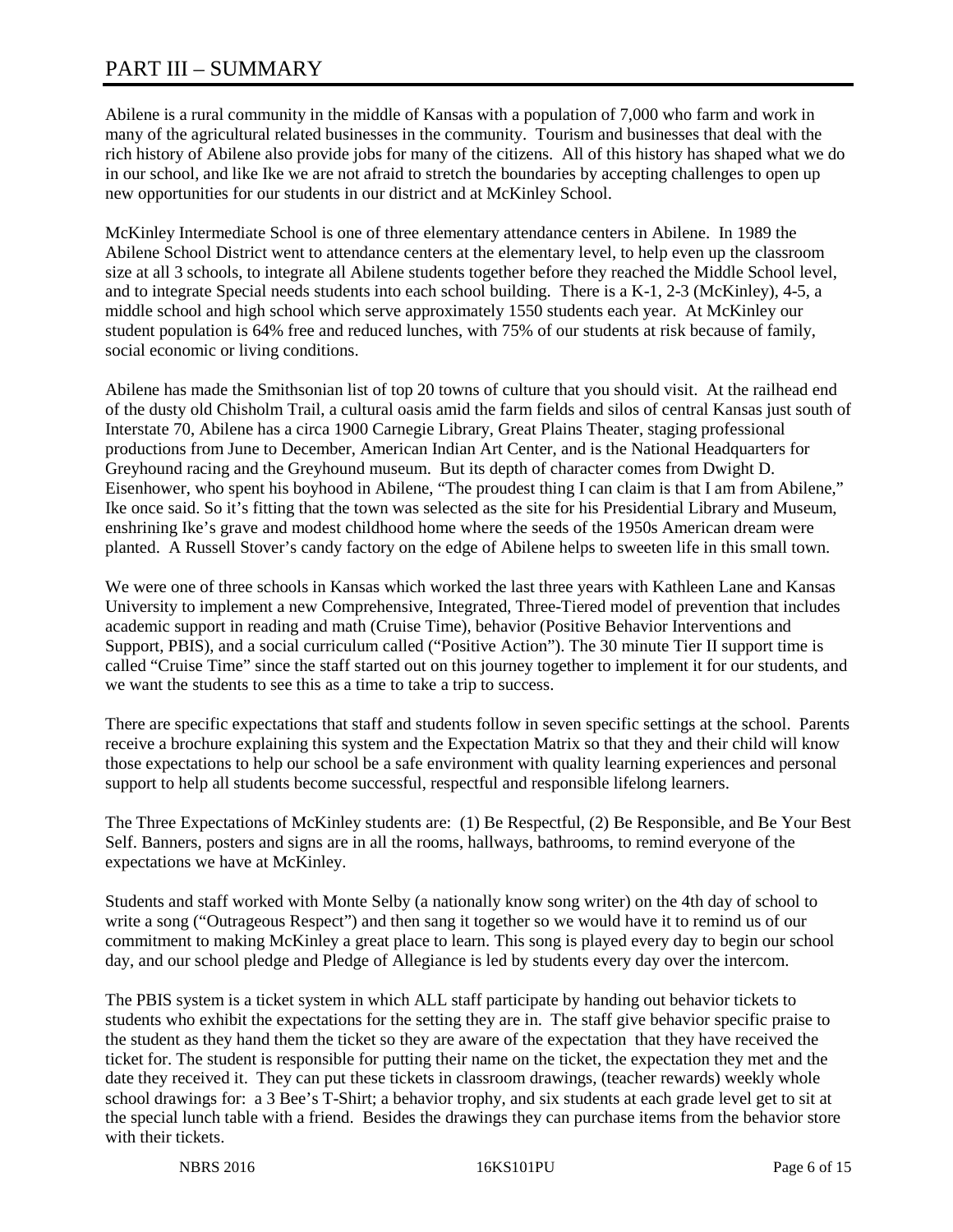The one on one iPad initiative that McKinley started 5 years ago with a State Tech. grant, where students use iPads to access resources around the world to create innovative solutions to challenges they are given. McKinley received the Apple Corp. Tech Innovation School Award in 2012.

The staff use Anita Archer's "Opportunities to Respond" methods, Larry Thompson's "Responsibility Centered Discipline" approach to handling discipline issues with the "Give Em Five" routine to model respect.

The Climate at McKinley is shaped by the following school wide staff philosophy printed at the bottom of the McKinley stationary:

If Asked, "What Do You Make"? Remember to Reply "I Make A Difference". Together, Let's Make A Difference in the Life of Each McKinley Student.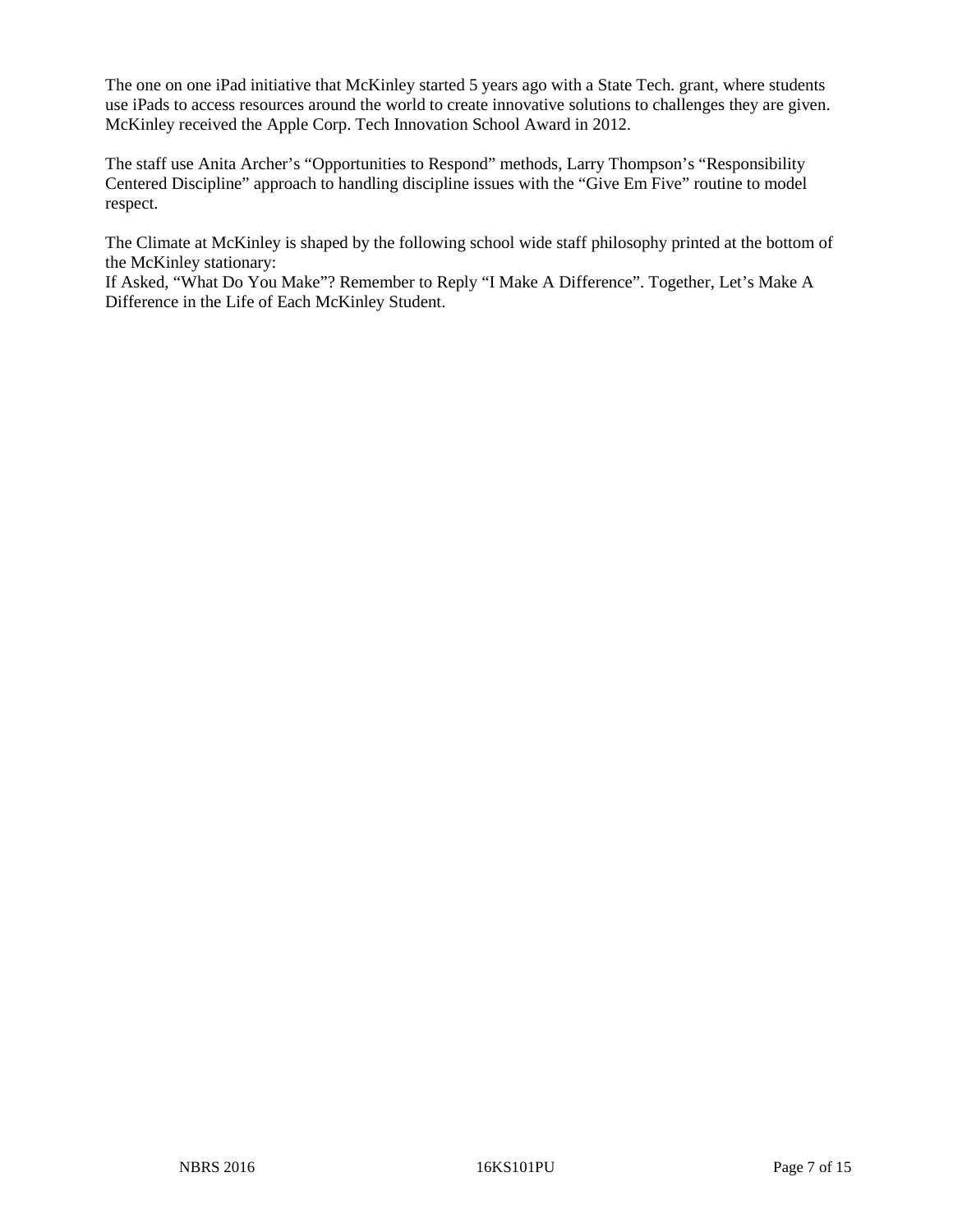# 1. Core Curriculum:

McKinley Intermediate School staff has been trained in the College and Career Ready Standards that the Kansas State Dept. of Education has adopted. Curriculum resources have been adopted that align to the Common Core Standards, and was a very important factor when adoption of curriculum was made. We focus on rigor and the use of technology to help deliver the resources we have adopted, so that students can use their learning style to complete the work necessary to succeed in the standards.

Reading/English Language Arts: McKinley Intermediate School provides 120 minutes of core instruction in second grade and at least 90 minutes of core instruction in third grade. In addition, all students participate in a Multi-Tiered Systems of Support (MTSS) group for 30 minutes. Students are benchmark tested three times a year in reading using AimsWEB, and the data is utilized to guide instruction in the classroom. Students who do not meet benchmark are progress-monitored regularly based on their needs. Using the resource Journeys, published by Houghton Mifflin Harcourt, all students participate in teacher read aloud, collaborative sharing, vocabulary instruction, close reading strategies, guided reading groups, phonics, grammar, and writing instruction daily. Each grade level reads the same selections and practices the same skills each week, which allows for extended learning in tiered groups. Using iPads, students complete comprehension tests each week, including higher level thinking questions and supporting answers with text evidence. The series spirals through comprehension skills and strategies so students have many opportunities to practice and apply their learning.

Math: The recently adopted math curriculum helps students develop a deep understanding of mathematical concepts that are aligned to the Common Core State Standards and promotes the use of the eight essential standards for mathematical thinking. Imbedded in the program, are daily opportunities for hands on learning and interactive discussions that engage the learner. We also employ the use of the Cognitively Guided Instruction (CGI) problem solving model, where students actively participate in a variety of ways of reasoning and self discovery as they learn to justify and communicate their thought processes when arriving at solutions in problem solving situations. Math aides are available for 30 minutes of each classroom's math block and not only support struggling learners but also assist others within the classroom. Extension materials that meet the varying needs of the students are utilized through technology applications on one-toone iPads. We are in the process of developing a comprehensive multi-tiered system of supports that will further reinforce differentiated instruction for all levels of learning.

Science: The focus of the science curriculum is hands-on learning experiences for students using the scientific method. We use the Science Technology Curriculum Kits from Carolina Biological Supply Company. This curriculum provides students with the opportunity to problem solve and use inquiry-based lessons. Each grade level raises and observes live animals. The students create and maintain the habitats. They assume all care of these animals. Students also explore sound and how it is created. The students then create their own instruments to present to their class to explain the science of sound. We also include community members in our science curriculum. While studying soils, our second graders visit a local artist's studio to discuss clay in our soil, and the artist demonstrates how he makes pottery and objects with the clay. The second graders visit Lakewood Discovery Center, a natural habitat for animals. The third graders visit Milford Nature Center to observe animals in their native habitats to compare to the classroom habitats. The science kits also incorporate math, reading, and writing.

Social Studies: The curriculum focuses on citizenship, communities, and economics. Students learn the content in traditional classroom settings and building wide activities. Citizenship is the cornerstone that learning is built upon. Each third grade classroom elects a representative each quarter to serve on the McKinley Council. The principal meets with these students monthly to discuss ways to improve the school. Students learn and practice what it means to be a good citizen. Responsible and respectful behaviors are often rewarded with tickets that can be redeemed in the school behavior store. Though economics is taught in the classroom, students are able to apply their understanding by redeeming their tickets for small items or saving them for something more substantial. There is also an option to use tickets to donate cans of food to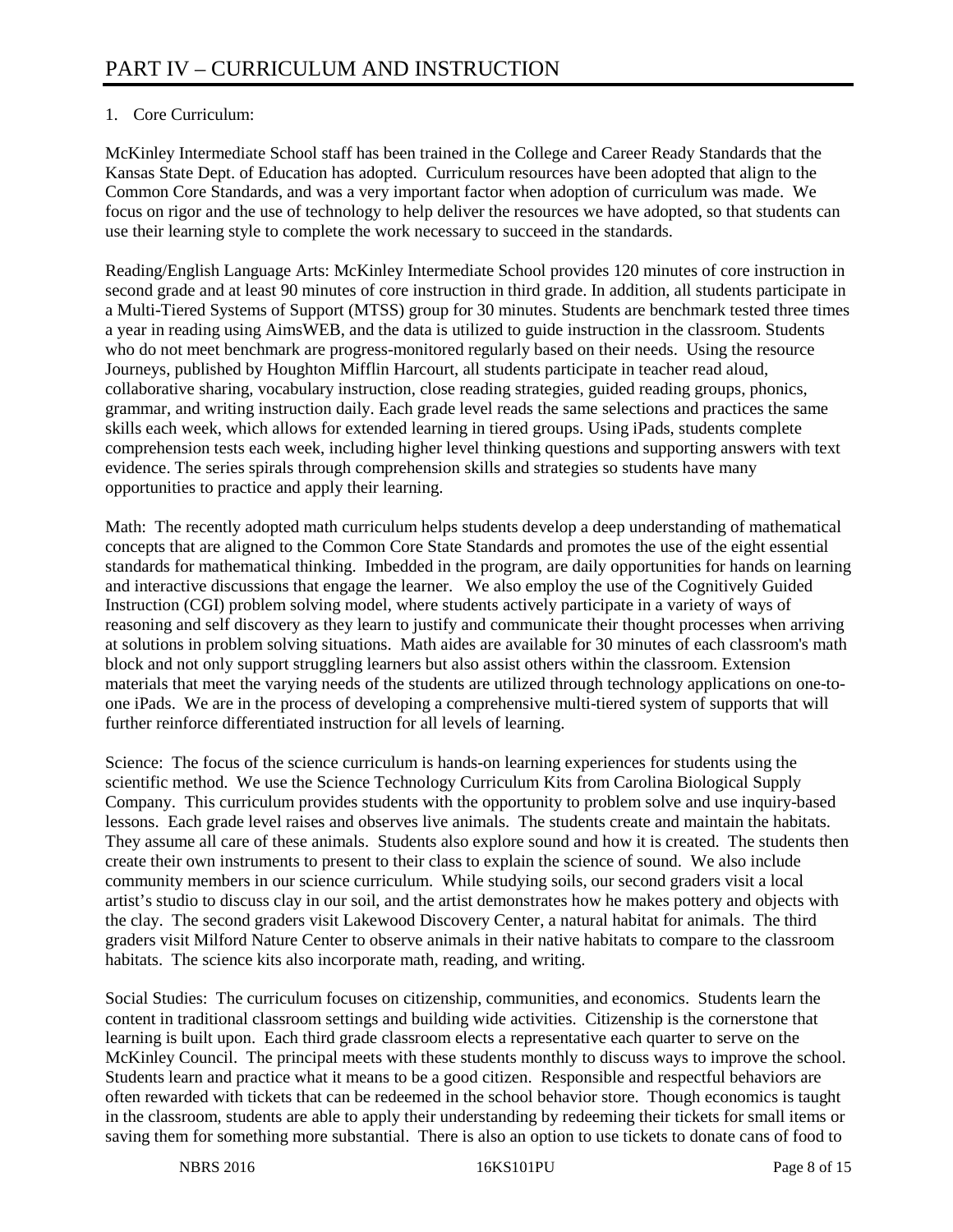the local food pantry, which gives students the opportunity to help the community. The city of Abilene has a rich history from being on the Chisholm Trail to being the home of the 34th President, Dwight D. Eisenhower. Third graders take an annual trip to the Eisenhower Presidential Museum, and do a year end project that focuses on the history of Abilene.

# 2. Other Curriculum Areas:

Music - Vocal: All students at McKinley receive 50-75 minutes of music instruction per week. The music curriculum is focused on music concepts experienced through singing, playing instruments, and movement based on the Orff process. A vocal performance is given for each grade once a year in which singing, instruments and movement is emphasized. In the fall, when third graders are studying sound in science, the music teacher has a unit creating music with everyday objects to reinforce the concept. They are introduced to playing the soprano recorder in preparation for reading music with a traditional instrument. Cross curriculum lessons are given in both grades to support the reading and math concepts in the classroom. Patterns and rhythms are important concepts in both reading and math skill attainment.

Visual Arts: Second graders at McKinley receive 30 minutes of art instruction per week while third graders receive 40 minutes per week. The visual arts curriculum focuses on the elements of art such as line, color and shape as well as art history and art vocabulary. Students develop and hone their observational skills as well as their fine motor skills when working with the art materials. The project the students are working on always coordinates with a particular artist, movement or style. Students are always encouraged to try their best and to be fantastically creative. Student's work are often displayed in the hallways which promotes taking pride in the student's work. Students contribute their best pieces of art to local art shows put on by the Arts Council, Farm Bureau and Historical Society. The Abilene Arts Council has 6 volunteers that work in the Picture Person Program, where they show art done by an artist and discuss art history and techniques of that artist with our students each month.

Technology: Five years ago McKinley was involved in a Tech Rich Grant designed to move students into a 3 dimensional interactive learning environmental where we had an iPad for each student. The students have keyboarding class twice a week to learn basic skills and technology citizenship. They use their iPads throughout the day in all of the curriculum areas to help them participate in real world learning to engage them in 21st Century Learning environments, moving them beyond only paper/pencil instruction.

Students have access to information from around the world to help apply to projects and simulations. Students are able to use technology to help learning of skills that they may be deficient in. Technology also allows students to be creative and learn in many different learning styles. Each grade level has a technology coach to help all staff move to higher levels of instruction on the Grapplings Spectrum. Staff use technology-embedded lessons. In 2012 McKinley was awarded the Apple Corporation "Tech Innovation School Award". Because of our initial work at McKinley, the entire district is now one to one iPad with all students. The McKinley Staff takes part in an annual District Technology Fair demonstrating techniques and activities, along with continuing to learn from others.

Physical Education: All students, grades 2-3, participate in 50 minutes of physical education per week, and every other week 75 minutes of physical education class. The curriculum is focused around Spark. This program involves all students, to be more active, incorporate social skills, and emphasize both health-related fitness and skill development. We also emphasize sports play, developing and honing their motor skills, movement patterns, fitness concepts and goal setting. Some of the activities are: FitnessGram, Parachute, Cup Stacking/Speed Stacks, Jump Rope for Heart, and Field Day. At McKinley School, students learn cooperation, positive social interactions, and skills to develop and maintain a fit and healthy life style.

Nutrition: The second grade students take part in a Nutrition curriculum provided once a month by the Kansas State Extension Office. Different food groups are discussed; preparation and safety of handling foods; where and how foods are produced and processed; discussion of reading labels and looking at calories, serving sizes, fat, sugar and salt content.

NBRS 2016 **16KS101PU** Page 9 of 15 The "Positive Actions" Social Skills Curriculum: is taught by each classroom teacher. The 22 lesson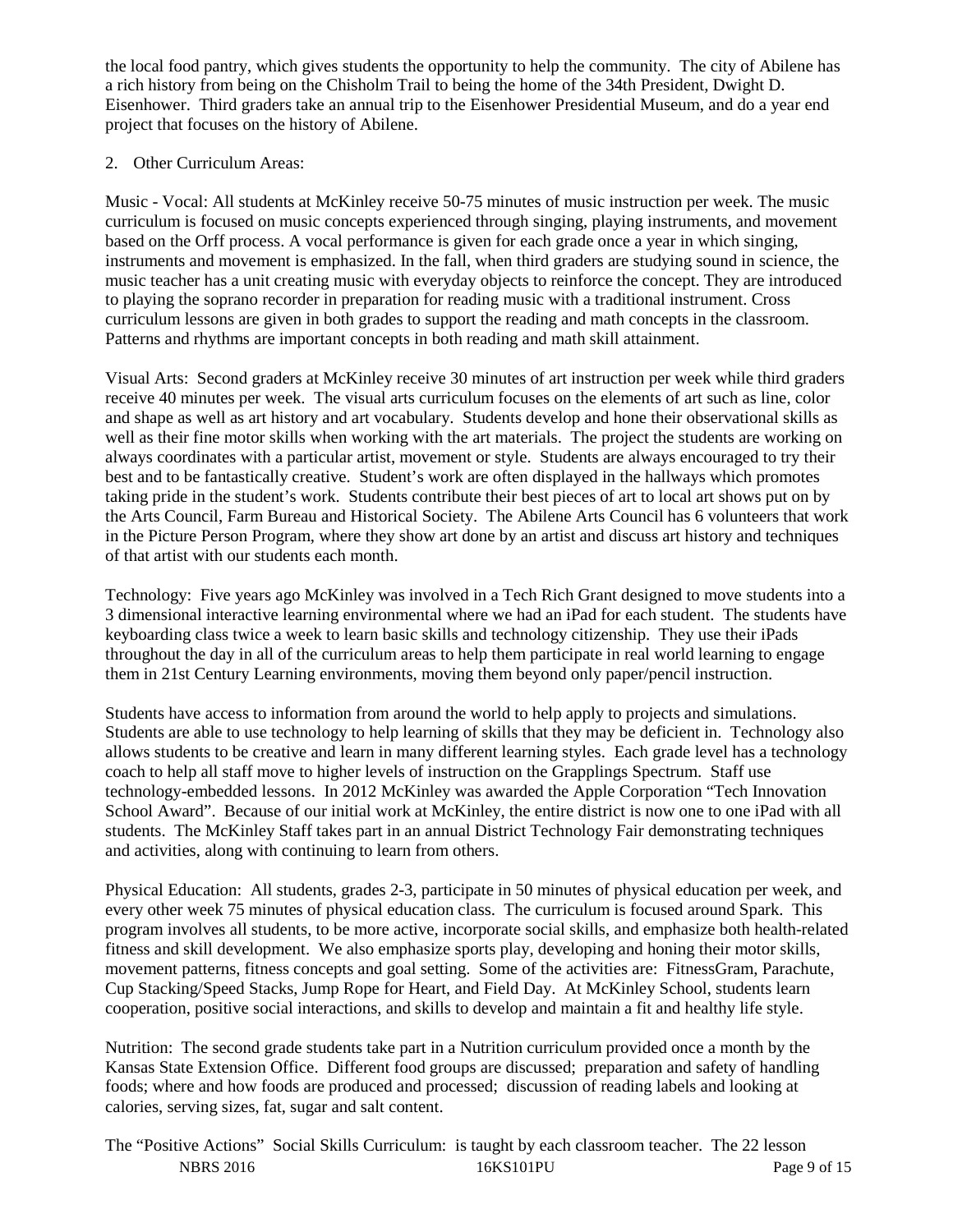Copper Curriculum is taught at the same time by teachers, principal and counselor, so all students are working on the same theme each week.

## 3. Instructional Methods and Interventions:

At McKinley, the reading curriculum is taught in the classroom by using direct instruction, whole group and small group activities and lessons. The Journey's curriculum is used by the staff to provide differentiated resources to meet the needs of all students in their classroom. The second grade has a 120-minute Core ELA instructional block, whereas the third grade has a 90-minute block.

McKinley offers thirty minutes of tier two (MTSS) support four days a week for all students. This time is referred to as "Cruise Time". All teachers, the principal and available para-educators teach to make groups as small as possible. Aimsweb benchmarks scores, progress monitoring assessments and the Quick Phonics Screener (QPS) are utilized to make instructional decisions during small group reading time. This time consists of teaching students specific phonic skills, fluency work, comprehension skills and enrichment activities based on student need. Researched based materials are used to guide instruction. Some of these resources include West Virginia Reading First, High Noon Decodables, Read Naturally, Power Reader Decodables, Road to Reading, Six Minute Solution, Start Up, Build Up and Spiral Up. A fluency group might utilize these materials by using ten minutes of a Six Minutes Solution passage with students graphing words per minute, ten minutes of a Read Naturally passage and 10 minutes of fluency phrase work. This information along with progress monitoring helps determine movement to another group. A phonics group may use explicit instruction from West Virginia Reading First which includes a decodable passage and will use the QPS to evaluate if students have mastered the targeted phonics skill. Groups are reevaluated every two weeks. Tier III support is provided 5 days per week by the Reading staff in one on one or small group settings for 30 mins.

Math is a 60-min core Tier 1 instructional block. A math aide is available in the regular classroom setting for 30 minutes of that time to aide those students struggling with the lesson or math skills. Cognitively Guided Instruction methods are used along with the Expression's math curriculum to work whole group and independently to solve math problems and activities.

Special Education teachers and para-educators facilitate the ELA & math instruction by using a Co-Teaching approach with the regular classroom teacher. Students may receive a 30 minute time in the resource room for small group instruction.

All staff have been trained on the Anita Archer "Opportunities to Respond" method, and the use of iPads as a resource during all core learning experiences is an option available to all students.

Vision Therapy is another intervention we provide through local Community Foundation help, to pay for 80% of the cost for students who cannot see all the letters in a word because their eye muscles are not working together to send the correct message to the brain. Through therapy with eye specialists, students become successful in all curriculum areas and behavior problems they may have exhibited usually subside. We average between 8-10 students per year who receive Vision Therapy.

4. Assessment for Instruction and Learning and Sharing Assessment Results:

At McKinley, students are given the Aimsweb screener in reading and math three times per year. They are also given the SRSS-IE Behavior Screener three times per year. During review of McKinley data by the MTSS Reading, Math and Behavior teams after each screening cycle, we look at many risk factors for students. Academic risk factors, behavioral risk factors, office referrals, attendance data and visits to the nurse are used to identify students as academically at risk.

Based on data collected from Aimsweb and Title testing, students can receive small group or individual help. Students receiving small group help fall between the 25th percentile and the 10th percentile. Leveled Literacy by Fountas and Pinnell is used to teach these students. Students that are in the 10th percentile or lower receive individual help using Reading Enhancement. This program is modeled off of Reading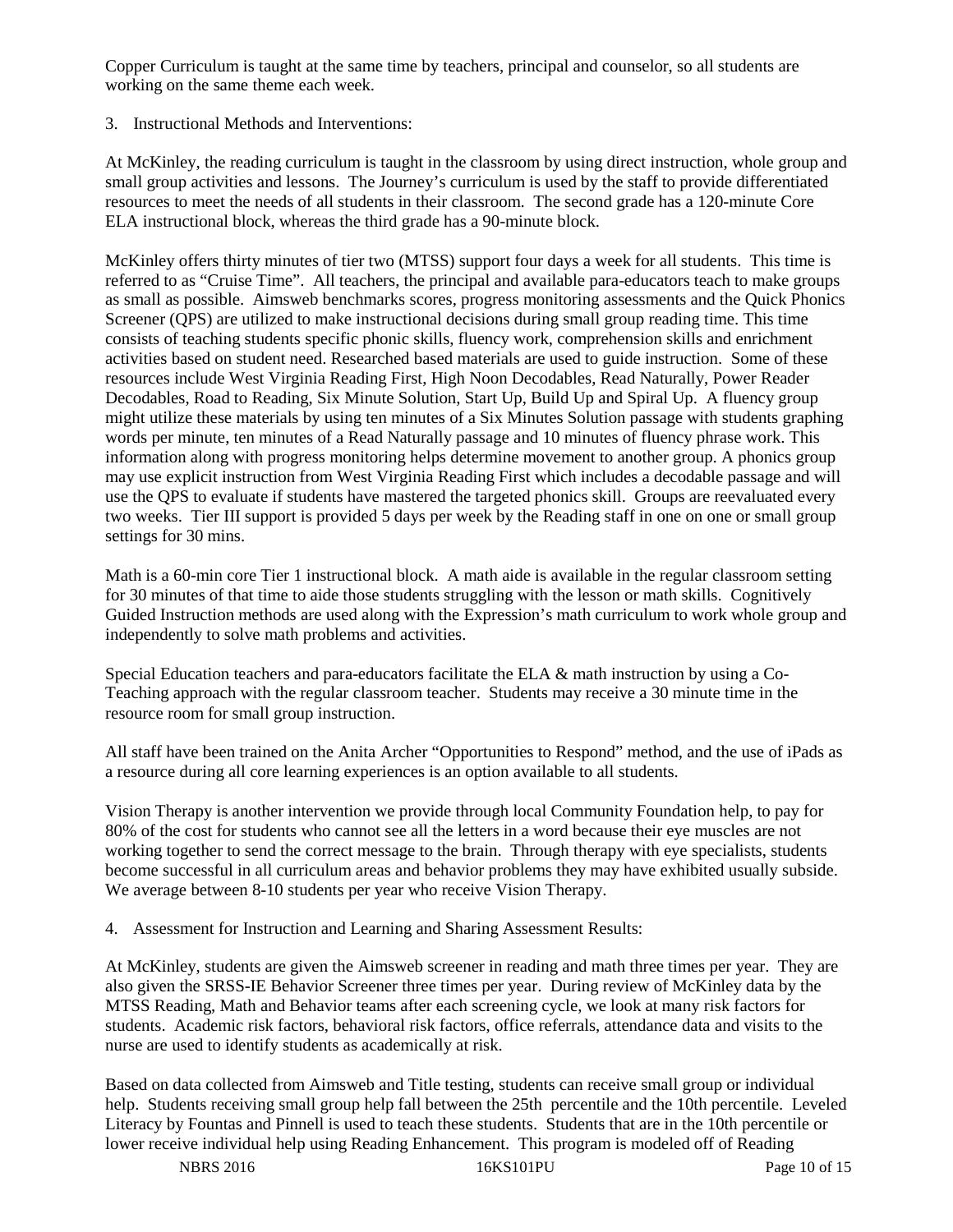Recovery. In the winter, non-title students that fall below the 25th percentile on the Aimsweb Benchmark are tested. Current title students that score above the 25th percentile can exit the Title program. Title data is also taken into consideration before exiting a student from tier three services. In the spring, all current Title students and any new student that falls below the 25th percentile on the Aimsweb benchmark are tested.

Parents are informed of this data when their child is in need of Tier III support resources. All parents are informed of data from the Aimsweb screeners at each parent/teacher conference. The screening data and progress monitoring charts are focal points of the conference discussions.

When multiple types of risk factors are cross-referenced the importance of addressing social emotional and behavioral needs emerges. Of the McKinley students who have three or more of these risk factors, 100% were also deemed at risk by the SRSS-IE social emotional, behavioral screener. And 75% of students with two or more academic risk factors were also at risk on the SRSS-IE. Of the students with any academic risk factor, 61% also had a social emotional or behavioral risk factor. Students who had a risk factor on the SRSS-IE, are more than twice as likely to also be at risk academically. Again, 100% of our students with the highest academic risk factors have social emotional and behavioral risk factors. We must address the social emotional & behavioral needs of students before and along with their academic needs.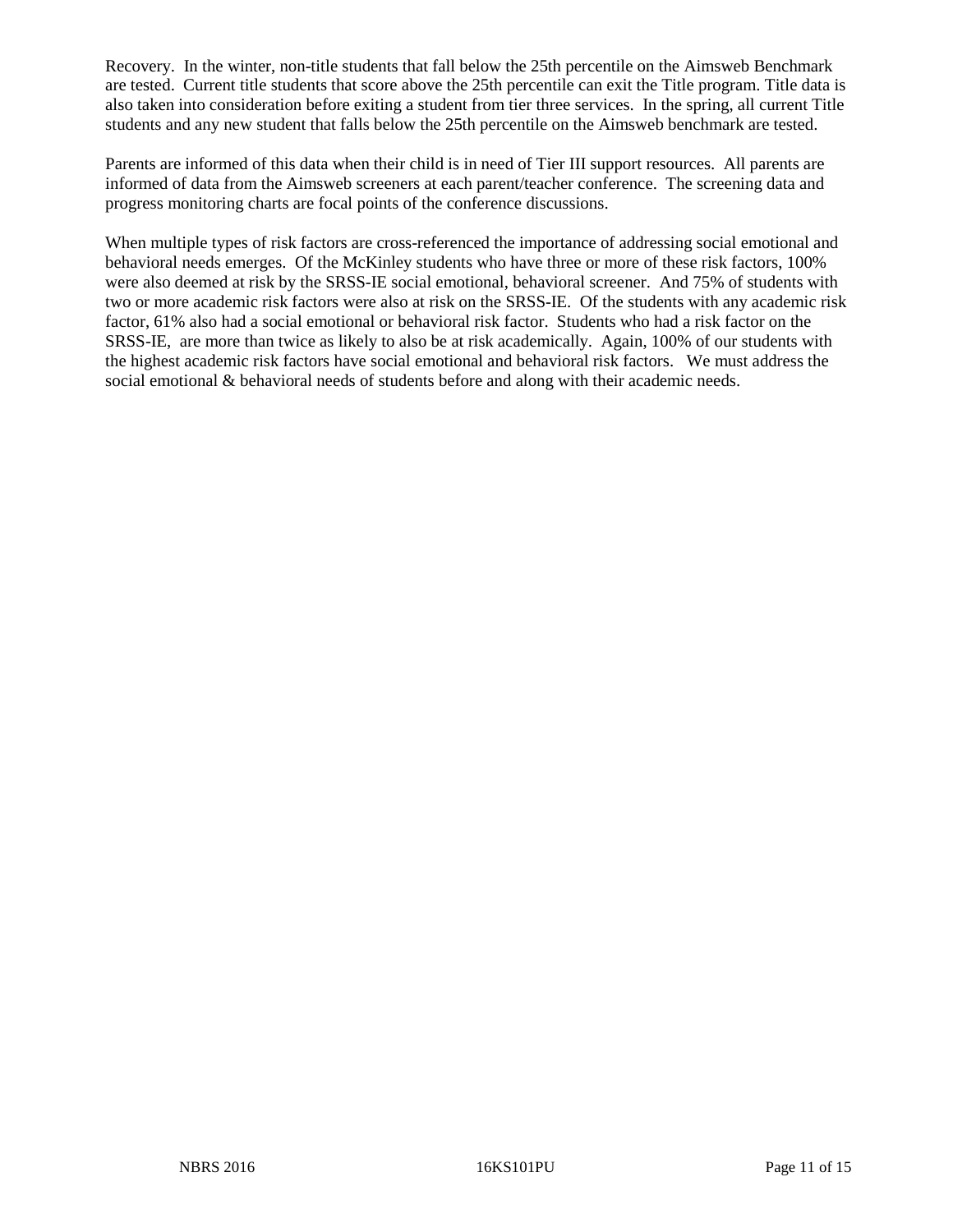# 1. School Climate/Culture:

On the most recent parent survey in February of this year, two of the highest rated items were: "When I visit McKinley School I feel welcome," and "McKinley has a safe, positive environment for my child." When parents feel that way about our school, their child will feel that way too.

Each morning the students gather in the gym to visit with each other. The principal and McKouncil members (3rd grade classroom reps) are at the front of the gym to greet and visit with the students. When it is time to dismiss students to the rooms at 7:50, the principal leads the students as they sing the chorus to the behavior song ("Outrageous Respect") that they created with National Song writer Monte Selby the first week of our school year. At 7:57 the 3 minute song is played over the school speaker system to set the tone for the day. Announcements follow, and students along with the principal lead the whole school in the Pledge of Allegiance and the McKinley Pledge. The Pledge was written by staff and students to hit all of the major expectations of our School Expectation Matrix. It ends with "I will Be Responsible, Be Respectful and Be My Best Self as a proud citizen of McKinley School and Abilene." Students understand the importance of our Expectation Matrix and our McKouncil leaders take part in Friday morning Meetings where all the students in the school meet in the gym to discuss issues important to them and the principal.

The principal celebrates each student birthday over the announcements, and gives students a hat, card and birthday swats with a foam hand. The school provides clothes, shoes and glasses for children that need them, through a community grant. A mentor program is in place where ALL staff in the building are paired with at risk students - to check in with them at least 3 times per week.

The staff feel valued. When we ask for resources the principal always comes through. We have a staff and family pot luck dinner in the park before the school year begins. The principal gives a hand written birthday card that he designs to all the staff. All staff receive something at least monthly from the principal - it may be treats or some funny saying or poem that he has created. His holiday poems are legendary. He does these things not only for all staff at the school, but also bus drivers, and staff at the District Office. Classified staff feel valued because they are a part of the staff development trainings and the learning environment. We know that no one works harder than our principal so we will do anything for him and we have fun learning together. We accept challenges as opportunities to make a difference and to keep getting better.

2. Engaging Families and Community:

We have implemented a Comprehensive Integrated 3 Tiered (CI3T) plan at McKinley which involves Academics (reading & math), Behavior (Positive Behavior Intervention System) and a Social curriculum ("Positive Actions"). All of this information is shared with parents at Parent Information night and through numerous communication pieces (parent letters, a colorful brochure with the process explained and our Expectation matrix attached). Banners hang at the front of our school, in the gym and in the halls and classrooms with our McKinley Expectations on them. We developed a school song with songwriter, Monte Selby titled - "Outrageous Respect", which our students wrote with him and then sang along with him. Parents can access our school song on line so they can hear the expectations that our students and staff "Expect" at McKinley. The song is played every morning, and all students get a chance to lead the McKinley Pledge and Pledge of Allegiance during announcements every morning.

This CI3T system gives us direction on how we will ensure that all students have 3 tiered support in all areas if they need it, and also helps to create a Positive Learning environment at McKinley. We get the information out to the parents so they KNOW it too, so we can all work together to meet those McKinley Expectations. Parents and community members serve on our Behavior team and our SITE council with this system in mind to help drive our vision and goals.

The Principal has given talks to many of the civic groups in town so they know about the CI3T plan and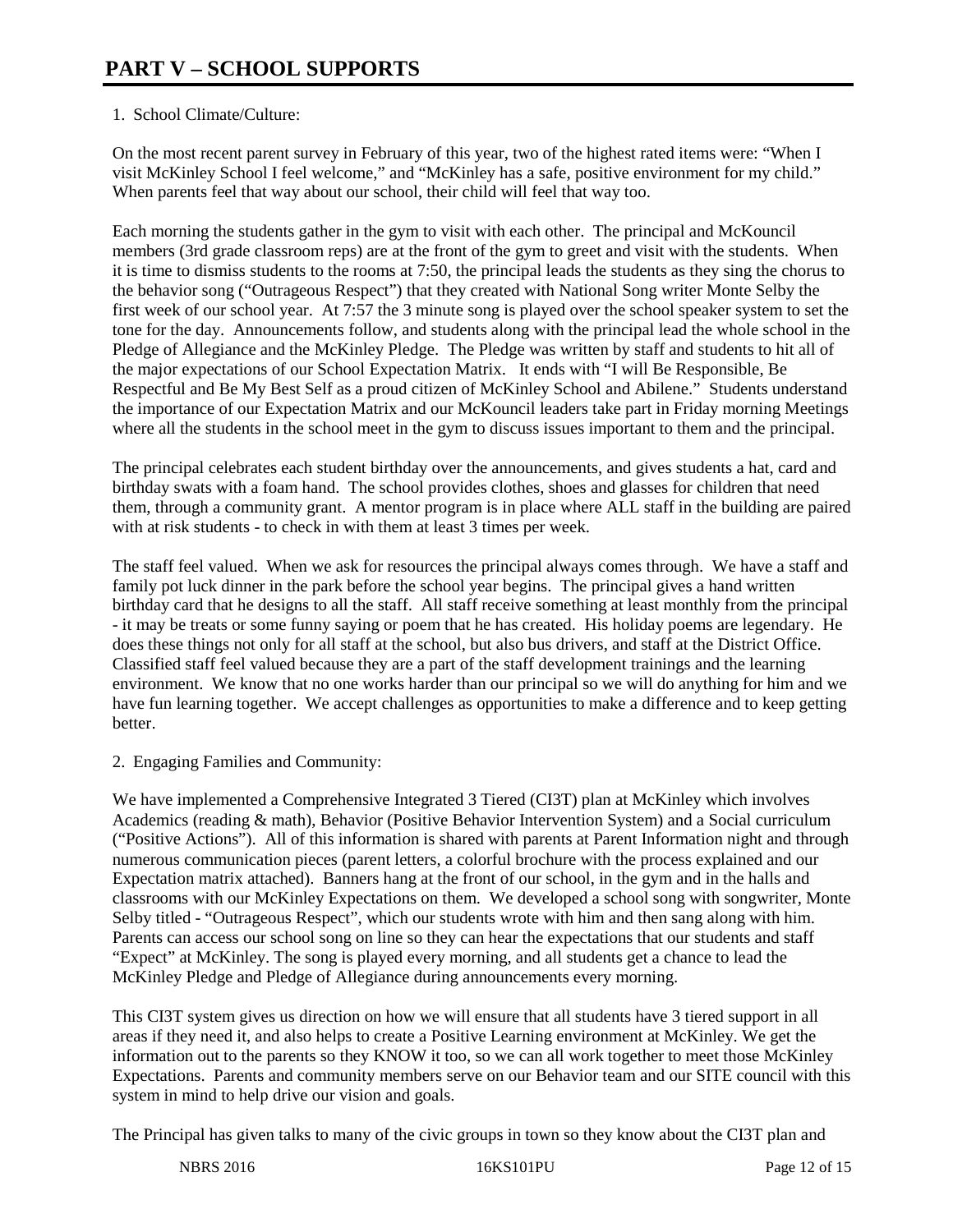how it works, and have received many donations from clubs, Beta groups, Arts Council, and PTO to help support the PBIS store. The whole community knows about the students using their positive tickets to purchase cans of food (from our store) that are then donated to the local Abilene Food Pantry. Our students donated more than 1200 cans of food last year & that is the talk of the town!

Finally, we have many volunteers from the community who come in to volunteer hours in the classroom. During Fantastic Fridays held during the year community members talk about Holidays celebrated around the world, Abilene and Kansas Heritage and Safety issues. Volunteers from the Arts Council do a monthly "Picture Person" presentation in our classrooms about famous artists and their artwork. We also use our Eisenhower Center, Old Abilene Town and Greyhound Hall of Fame to enrich our student's knowledge of Abilene.

### 3. Professional Development:

Professional Development at McKinley school is for all staff. It is a commitment and philosophy that has been developed over many years. It is an environment of life long learning where the staff is enthusiastic about learning together through book studies, having experts in the field come and share their knowledge with us and matching the curriculum initiatives with the staff development that we pursue. It is very important to the Principal in the building and to staff: classified, certified, para professional, secretaries, bus drivers, that all are involved in the training that we receive. For a culture and atmosphere in a building to be complete, all people need to know what the goals are, and then have the training and knowledge to be able to contribute to the success of attaining the best learning environment for the students. The staff genuinely enjoy staff development time together!

The last five years, book studies have taken place during the summer and the staff have voluntarily come together for days to discuss the new learning. Books such as: "Getting to Got It" by Betty Garner; "Focus" by Mike Schmoker; "Classroom Instruction That Works" by Marzano; Book studies on the brain, ADHD, the "Daily 5 Concept", Energizers, "The Explosive Child", The Energy Bus", are just some of many.

Summer days have been used to study and work on our MTSS Reading, Behavior and Math Tier structures. It is important to All staff that they have been able to give their input with guidance of the Leadership Teams in each area, to develop the structures that we use to make a difference in the lives of our students. They feel they have been a part of the process and are excited about making it work.

In the last few years we have had multi day workshops and trainings on the following concepts that have been implemented into our school: Responsibility Centered Discipline; One to One iPad implementation (a whole year of training from the grant); Cognitively Guided Instruction Model (5 days this year); PBIS (Positive Behavior Intervention System) with Kathleen Lane and KU University for two years of continuous training and support; multiple trainings by Jane Groff the head of (KPIRC) the Kansas Parent Information Resource Center to help our whole staff with engaging parents more; LETRS training where all teachers and most of our paras have been trained in the first 5 modules of research on how students learn to read.

Mix this new learning with bi-weekly Grade Group PLC meetings on Friday morning while the Principal has all students in the gym for a meeting, and bi-weekly Wed. afternoon MTSS grade group discussions and the staff really does feel that they "Make a Difference" in the student's lives.

#### 4. School Leadership:

The leadership philosophy at McKinley School is one where the principal works with school leaders and leadership teams to create goals and work to set the tone for the learning climate in the school. The principal is the instructional leader of the school, and seeks to introduce the latest research-based strategies to the staff. The principal supports the staff by providing staff development opportunities needed to train and then implement those strategies in the classroom. Resources needed to implement these strategies is also of paramount importance. The principal may be the leader, but it is a true shared leadership with staff,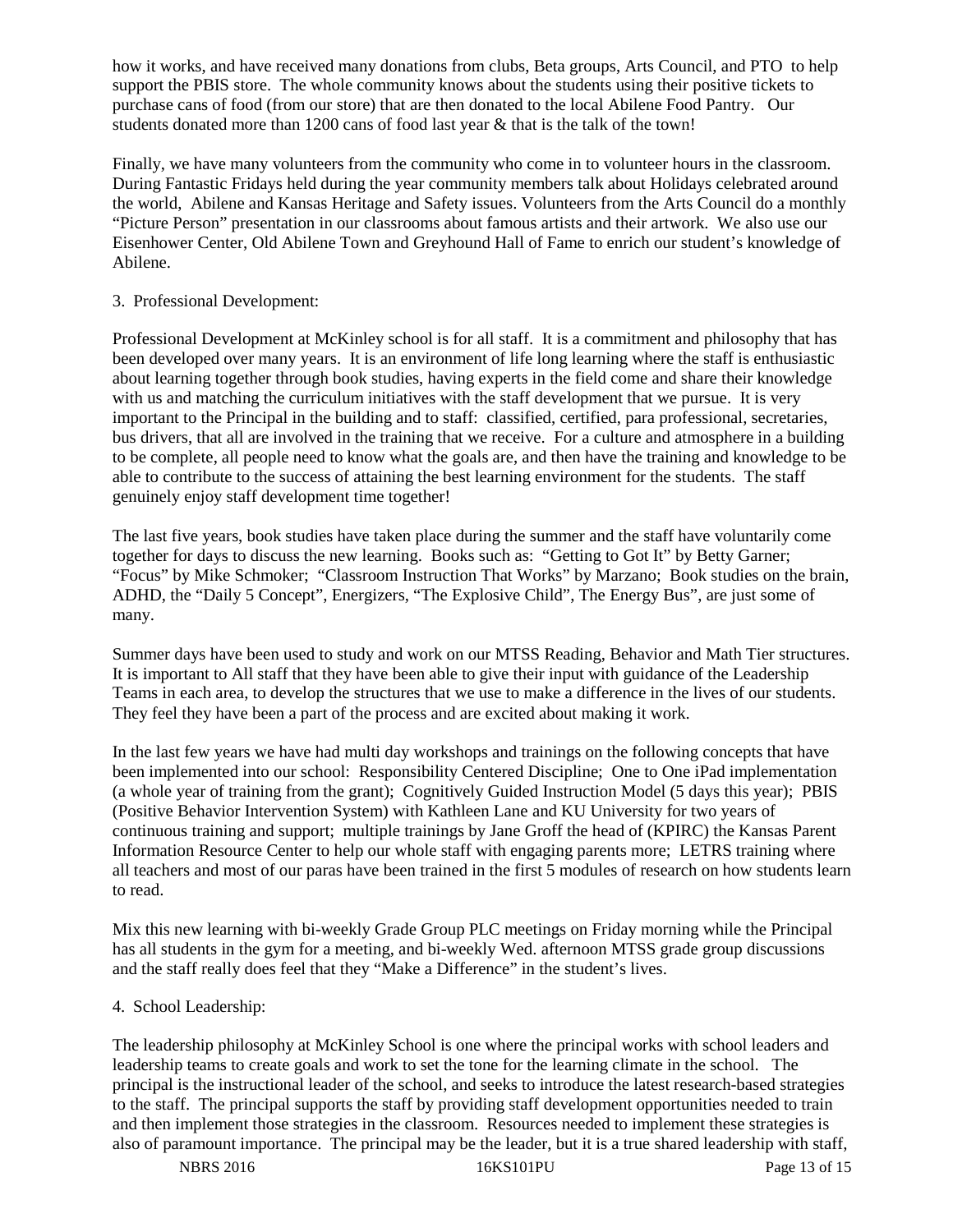and leadership teams are given autonomy to be creative and work toward achieving the school goals, with each team sharing their work with all staff during bi-weekly grade group meetings and full staff meetings held at least once a month.

Five PLC's or leadership teams are formed and all staff are members of part of a team. Classified and certified staff are valued as members of a team. The five teams are: ELA/Reading; Math; Behavior; Family & Community Engagement; Social. These PLC's meet on a regular basis to go over data from assessments and universal screening instruments. Members of these teams also sit in on regular district wide curriculum and behavior team meetings to make sure there is alignment with the other schools in the district. They come back with information to share with all staff at the school after their district meetings have been held.

Students also have a place in the school leadership process. The principal started a McKouncil made up of a 3rd grade student representative from each 3rd grade classroom. The students run for, and are voted on by their peers in that classroom. They represent their classroom and are assigned a 2nd grade classroom that they report meeting notes to and communicate with. McKouncil meetings are held each month with the principal, and these student leaders present ideas and concepts that are discussed at the meeting. They make reports to the student body at Friday morning meetings which are held bi-weekly in the gym. Elections are held quarterly to elect new representatives to the McKouncil.

There is a very collaborative, positive environment at McKinley. After taking the best thoughts and ideas from all the school teams, the principal presents this information to the Site Council made up of community people, parents and staff for further discussion, to implement what is best for student learning at McKinley.